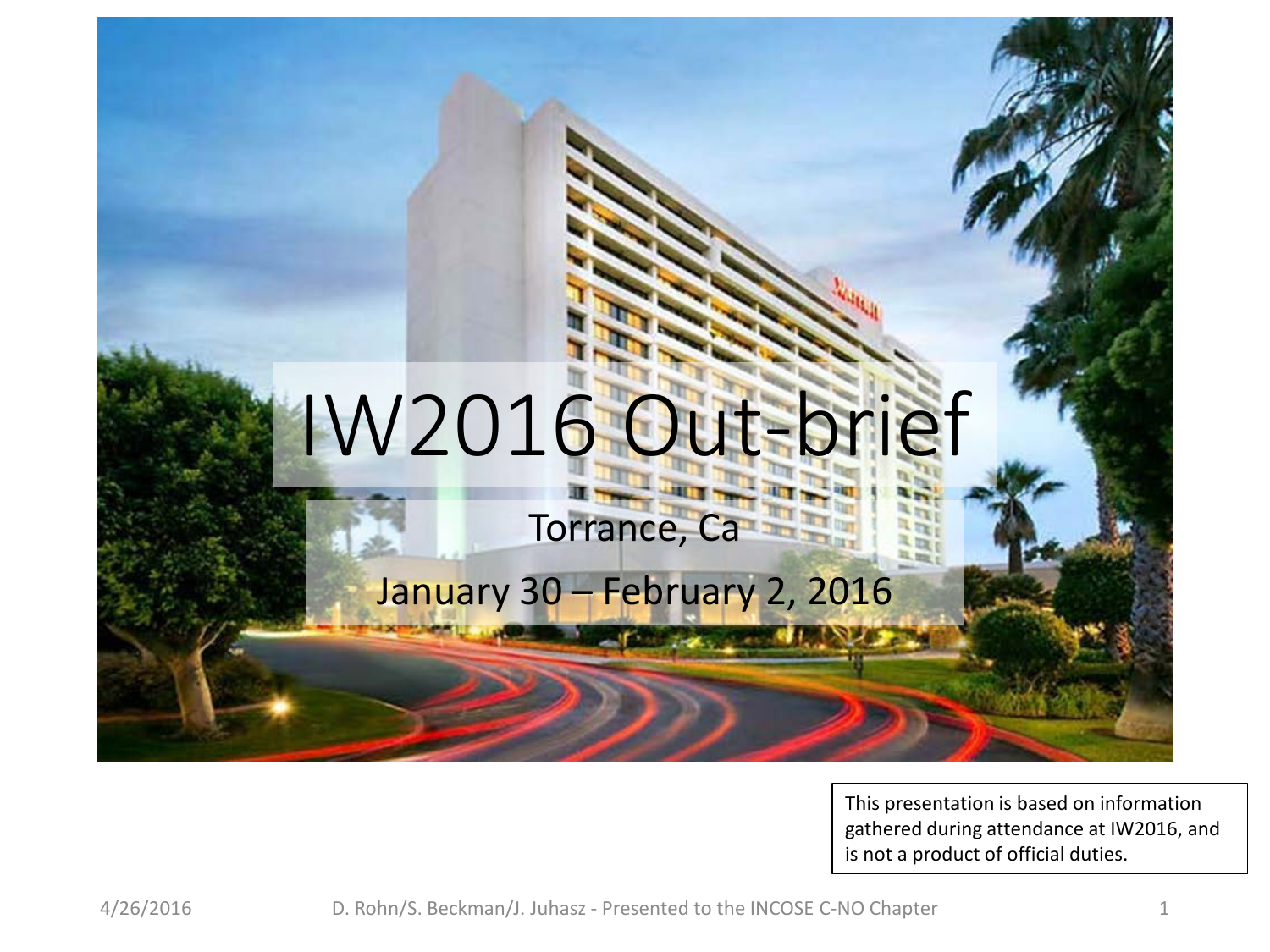|          | Start                                                                                  | End                                                                                       |                                      |            | <b>BoD</b>                        | CAB                          | Awards<br>Comm's             | <b>TechOps</b><br>Leadership                  | Working<br>Groups                    | Sector / Chapter<br>Leaders                                                            | Industry<br>Outreach        | Events<br>Comm            | IS2016<br>Technical<br>Planning                   | Ways &<br><b>Means</b> | Certification | Fellows                           | Academic<br>Council | <b>INCOSE</b><br>Foundation |
|----------|----------------------------------------------------------------------------------------|-------------------------------------------------------------------------------------------|--------------------------------------|------------|-----------------------------------|------------------------------|------------------------------|-----------------------------------------------|--------------------------------------|----------------------------------------------------------------------------------------|-----------------------------|---------------------------|---------------------------------------------------|------------------------|---------------|-----------------------------------|---------------------|-----------------------------|
| Friday   | 07:00<br>08:00<br>09:00<br>10:00<br>11:00<br>12:00<br>13:00<br>14:00<br>15:00<br>16:00 | 08:00<br>09:00<br>10:00<br>11:00<br>12:00<br>13:00<br>14:00<br>15:00<br>16:00<br>17:00    | Registration                         |            | <b>BOD</b><br>Strategy<br>Session |                              |                              |                                               |                                      |                                                                                        |                             |                           |                                                   |                        |               |                                   |                     |                             |
|          | 07:00                                                                                  | 08:00<br>09:00<br>10:00                                                                   |                                      |            |                                   |                              |                              |                                               | <b>Systems Science</b><br>Roundtable |                                                                                        |                             |                           |                                                   |                        |               |                                   |                     |                             |
|          | 08:00<br>09:00                                                                         |                                                                                           |                                      |            |                                   |                              |                              |                                               | <b>Opening Plenary</b>               |                                                                                        |                             |                           |                                                   |                        |               |                                   |                     |                             |
|          | 10:00<br>10:30                                                                         | 10:30<br>11:00                                                                            |                                      |            |                                   |                              | Chapter<br>Awards<br>Program | TechOps AD<br>meeting                         |                                      | <b>Break</b>                                                                           |                             |                           |                                                   |                        |               |                                   |                     |                             |
|          | 11:00                                                                                  | 12:00                                                                                     | Registration                         |            |                                   | CAB Mtg                      |                              |                                               | WGs Mtg                              | <b>Sector Director &amp;</b><br><b>Chapter Leaders</b><br>mtg (3 mtgs<br>respectively) |                             |                           |                                                   |                        | CAG Mtg       |                                   |                     |                             |
| Saturday | 12:00                                                                                  | 13:00                                                                                     |                                      | Cyber cafe |                                   | Lunch                        |                              | TechOps AD &<br><b>WG Leadership</b><br>Lunch |                                      |                                                                                        |                             |                           | Lunch                                             |                        |               |                                   |                     |                             |
|          | 13:00<br>14:00                                                                         | 14:00<br>15:00                                                                            |                                      |            |                                   | CAB Mtg                      | Chapter<br>Awards<br>Program |                                               | WGs Mtg                              |                                                                                        |                             | Events Comm<br>Mtg        |                                                   |                        | CAG Mtg       |                                   |                     |                             |
|          | 15:00<br>15:30                                                                         | 15:30<br>16:00                                                                            |                                      |            |                                   | CAB Mtg                      | Chapter                      |                                               |                                      |                                                                                        | <b>Break</b>                |                           |                                                   |                        |               |                                   |                     |                             |
|          | 16:00<br>17:00                                                                         | 17:00<br>18:00                                                                            |                                      |            |                                   |                              | Awards<br>Program            |                                               | WGs Mtg                              |                                                                                        |                             | <b>Events Comm</b><br>Mtg |                                                   |                        | CAG Mtg       |                                   |                     |                             |
|          | 18:00<br>19:00                                                                         | 19:00<br>INCOSE Foundation Wine Soirée sponsored by the Corporate Advisory Board<br>21:00 |                                      |            |                                   |                              |                              |                                               |                                      |                                                                                        |                             |                           |                                                   |                        |               |                                   |                     |                             |
|          | 07:00                                                                                  | 08:00                                                                                     | <b>Systems Science</b><br>Roundtable |            |                                   |                              |                              |                                               |                                      |                                                                                        |                             |                           |                                                   |                        |               |                                   |                     |                             |
|          | 08:00                                                                                  | 09:00                                                                                     |                                      |            | Town Hall: BKCASE Project update  |                              |                              |                                               |                                      |                                                                                        |                             |                           |                                                   |                        |               |                                   |                     |                             |
|          | 09:00                                                                                  | 10:00                                                                                     | Registration                         |            |                                   | CAB<br>Leadership<br>meeting | Chapter<br>Awards<br>Program |                                               | WGs Mtg                              | Chapter and<br>Member Shared<br>Services Committee Board (IOB)<br>(CAMMS)              | Industry<br>Outreach<br>Mtg |                           | IS2016 Papers,<br>Panels & Tutorials<br>Selection |                        | CAG Mtg       |                                   |                     |                             |
|          | 10:00<br>10:30                                                                         | 10:30<br>11:00                                                                            |                                      |            |                                   |                              |                              |                                               |                                      | <b>Break</b><br>Chapter and                                                            |                             |                           |                                                   |                        |               |                                   |                     |                             |
| Sunday   | 11:00                                                                                  | 12:00                                                                                     |                                      | Cyber cafe |                                   | CAB<br>Leadership<br>meeting | Chapter<br>Awards<br>Program |                                               | WGs Mtg                              | Member Shared<br>Services Committee<br>(CAMMS)                                         |                             |                           | IS2016 Papers,<br>Panels & Tutorials<br>Selection |                        | CAG Mtg       | Fellows<br>Selection<br>Committee |                     |                             |
|          | 12:00<br>13:00                                                                         | 13:00<br>14:00                                                                            |                                      |            |                                   |                              |                              |                                               |                                      |                                                                                        |                             | Lunch                     |                                                   |                        |               |                                   |                     |                             |
|          | 14:00                                                                                  | 15:00                                                                                     |                                      |            |                                   |                              | Chapter<br>Awards<br>Program |                                               | WGs Mtg                              |                                                                                        |                             |                           | IS2016 Papers,<br>Panels & Tutorials<br>Selection |                        | CAG Mtg       |                                   |                     |                             |
|          | 15:00<br>15:30                                                                         | 15:30<br>16:00                                                                            |                                      |            | <b>BoD Mtg</b>                    |                              |                              |                                               |                                      |                                                                                        |                             | <b>Break</b>              |                                                   |                        |               |                                   |                     |                             |
|          | 16:00                                                                                  | 17:00                                                                                     |                                      |            |                                   |                              | Chapter<br>Awards<br>Program |                                               | WGs Mtg                              |                                                                                        |                             |                           | IS2016 Papers,<br>Panels & Tutorials<br>Selection |                        | CAG Mtg       |                                   |                     |                             |
|          | 17:00                                                                                  | 18:00                                                                                     |                                      |            |                                   |                              |                              |                                               |                                      | SEP's Reception for ASEPs, CSEPs, and ESEPs.                                           |                             |                           |                                                   |                        |               |                                   |                     |                             |
|          |                                                                                        |                                                                                           |                                      |            |                                   |                              |                              |                                               |                                      |                                                                                        |                             |                           |                                                   |                        |               |                                   |                     |                             |

4/26/2016 D. Rohn/S. Beckman/J. Juhasz - Presented to the INCOSE C-NO Chapter 2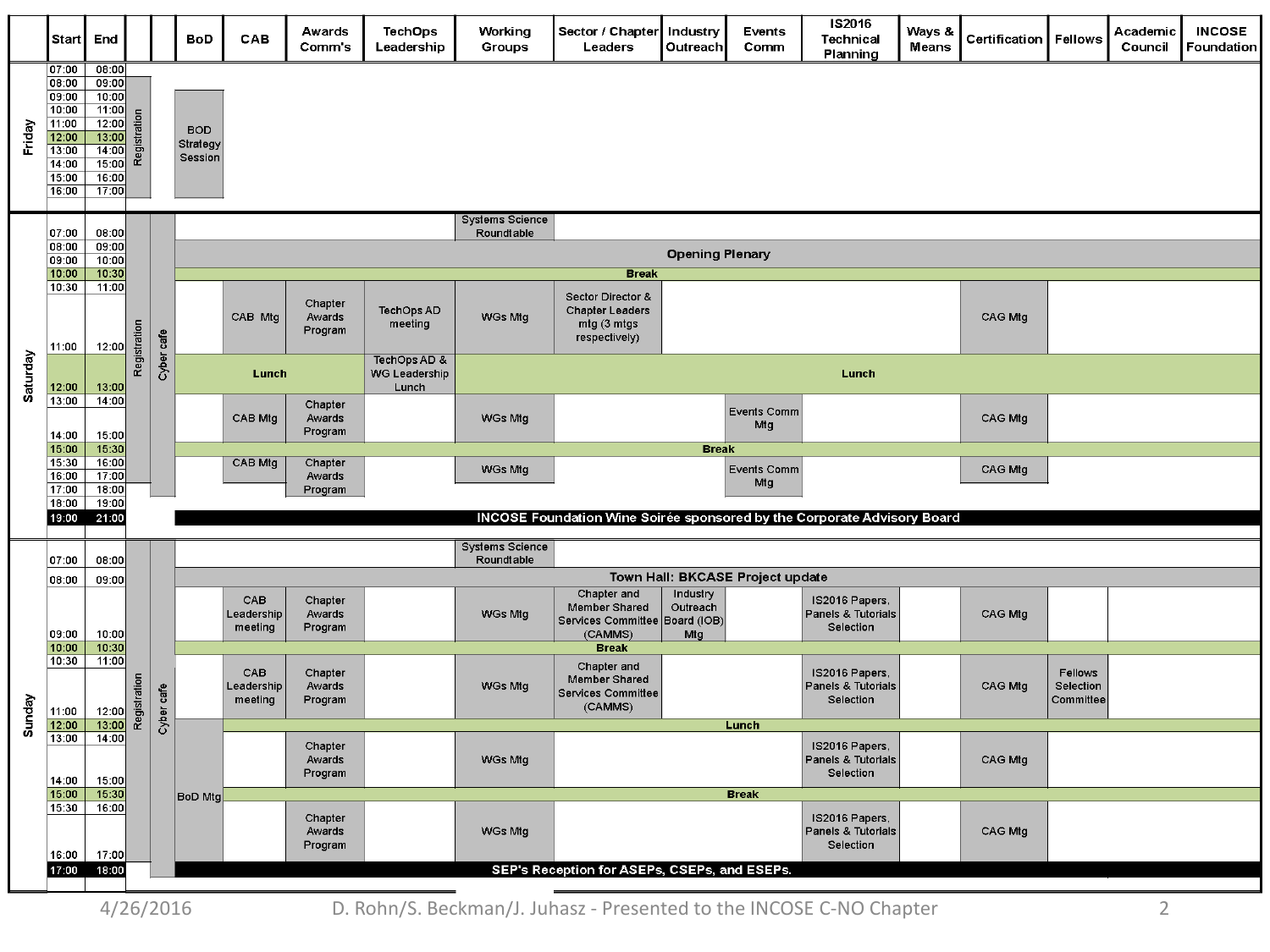|           | Start                                     | End                                       |              |                                                           | <b>BoD</b>                 | CAB                                                 | Awards<br>Comm's                                    | <b>TechOps</b><br>Leadership | Working<br><b>Groups</b>             | Sector / Chapter   Industry<br>Leaders                                     | <b>Outreach</b>                            | Events<br>Comm     | IS2016<br><b>Technical</b><br>Planning                   | Ways &<br><b>Means</b> | Certification   Fellows        |  | Academic<br>Council | <b>INCOSE</b><br>Foundation        |  |  |  |  |  |  |  |  |  |  |  |  |  |  |  |         |  |  |                           |  |                     |  |  |  |
|-----------|-------------------------------------------|-------------------------------------------|--------------|-----------------------------------------------------------|----------------------------|-----------------------------------------------------|-----------------------------------------------------|------------------------------|--------------------------------------|----------------------------------------------------------------------------|--------------------------------------------|--------------------|----------------------------------------------------------|------------------------|--------------------------------|--|---------------------|------------------------------------|--|--|--|--|--|--|--|--|--|--|--|--|--|--|--|---------|--|--|---------------------------|--|---------------------|--|--|--|
|           | 07:00                                     | 08.00                                     |              |                                                           |                            |                                                     |                                                     |                              | <b>Systems Science</b><br>Roundtable |                                                                            |                                            |                    |                                                          |                        |                                |  |                     |                                    |  |  |  |  |  |  |  |  |  |  |  |  |  |  |  |         |  |  |                           |  |                     |  |  |  |
|           | 08:00                                     | 09:00                                     |              |                                                           |                            |                                                     |                                                     |                              |                                      | Town Hall: INCOSE 5-year Objectives: Transformation and Impactful products |                                            |                    |                                                          |                        |                                |  |                     |                                    |  |  |  |  |  |  |  |  |  |  |  |  |  |  |  |         |  |  |                           |  |                     |  |  |  |
|           | 09.00                                     | 10:00                                     |              |                                                           |                            |                                                     |                                                     |                              | WGs Mtg                              |                                                                            |                                            |                    | IS2016 Papers,<br>Panels & Tutorials<br>Selection review |                        | CAG Mtg                        |  | Academic<br>Council |                                    |  |  |  |  |  |  |  |  |  |  |  |  |  |  |  |         |  |  |                           |  |                     |  |  |  |
|           | 10:00<br>10:30                            | 10:30<br>11:00                            |              |                                                           |                            |                                                     |                                                     |                              |                                      |                                                                            | <b>Break</b>                               |                    |                                                          |                        |                                |  |                     |                                    |  |  |  |  |  |  |  |  |  |  |  |  |  |  |  |         |  |  |                           |  |                     |  |  |  |
|           | 11:00                                     | 12:00                                     | Registration |                                                           |                            |                                                     |                                                     |                              | WGs Mtg                              | Ambassadors' Mtg                                                           |                                            |                    | IS2016 Papers,<br>Panels & Tutorials<br>Selection review |                        | CAG Mtg                        |  | Academic<br>Council |                                    |  |  |  |  |  |  |  |  |  |  |  |  |  |  |  |         |  |  |                           |  |                     |  |  |  |
| Monday    | 12:00<br>13:00                            | 13:00<br>14:00                            |              | Cyber cafe                                                |                            |                                                     |                                                     |                              |                                      |                                                                            | Lunch                                      |                    |                                                          |                        |                                |  |                     |                                    |  |  |  |  |  |  |  |  |  |  |  |  |  |  |  |         |  |  |                           |  |                     |  |  |  |
|           | 14:00                                     | 15:00                                     |              |                                                           |                            |                                                     | Chapter<br>Awards Lean<br>Improvement<br>Initiative |                              | WGs Mtg                              |                                                                            | Industry<br>Outreach<br>Board (IOB)<br>Mtg | Events Comm<br>Mtg |                                                          |                        |                                |  |                     |                                    |  |  |  |  |  |  |  |  |  |  |  |  |  |  |  |         |  |  |                           |  |                     |  |  |  |
|           | 15:00                                     | 15:30                                     |              |                                                           |                            |                                                     |                                                     |                              |                                      |                                                                            | <b>Break</b><br>Industry                   |                    |                                                          |                        |                                |  |                     |                                    |  |  |  |  |  |  |  |  |  |  |  |  |  |  |  |         |  |  |                           |  |                     |  |  |  |
|           | 15:30                                     | 16:00                                     |              |                                                           |                            | Chapter<br>Awards Lean<br>Improvement<br>Initiative |                                                     | WGs Mtg                      | Board (IOB)                          |                                                                            |                                            |                    |                                                          | Fellows<br>Mtg         | Student<br><b>Division Mtg</b> |  |                     |                                    |  |  |  |  |  |  |  |  |  |  |  |  |  |  |  |         |  |  |                           |  |                     |  |  |  |
|           | 16:00                                     | 17:00                                     |              |                                                           |                            |                                                     |                                                     |                              |                                      |                                                                            |                                            |                    |                                                          |                        |                                |  |                     |                                    |  |  |  |  |  |  |  |  |  |  |  |  |  |  |  |         |  |  |                           |  |                     |  |  |  |
|           |                                           |                                           | Registration |                                                           |                            |                                                     |                                                     |                              | <b>Systems Science</b><br>Roundtable |                                                                            |                                            |                    |                                                          |                        |                                |  |                     |                                    |  |  |  |  |  |  |  |  |  |  |  |  |  |  |  |         |  |  |                           |  |                     |  |  |  |
|           | 07:00<br>08:00<br>09:00                   | 08:00<br>09:00<br>10:00                   |              | Cyber cafe                                                |                            |                                                     |                                                     |                              | WGs Mtg                              |                                                                            |                                            | Events Comm<br>Mtg |                                                          | Ways &<br>Means Mtg    |                                |  |                     |                                    |  |  |  |  |  |  |  |  |  |  |  |  |  |  |  |         |  |  |                           |  |                     |  |  |  |
|           | 10:00                                     | 10:30                                     |              |                                                           |                            |                                                     |                                                     |                              |                                      |                                                                            | <b>Break</b>                               |                    |                                                          |                        |                                |  |                     |                                    |  |  |  |  |  |  |  |  |  |  |  |  |  |  |  |         |  |  |                           |  |                     |  |  |  |
| Tuesday   | 10:30<br>11:00                            | 11:00<br>12:00                            |              |                                                           |                            |                                                     |                                                     |                              |                                      |                                                                            |                                            |                    |                                                          |                        |                                |  |                     |                                    |  |  |  |  |  |  |  |  |  |  |  |  |  |  |  | WGs Mtg |  |  | <b>Events Comm</b><br>Mtg |  | Ways &<br>Means Mtg |  |  |  |
|           | 12:00                                     | 13:00                                     |              |                                                           |                            |                                                     |                                                     |                              |                                      |                                                                            | Lunch                                      |                    |                                                          |                        |                                |  |                     |                                    |  |  |  |  |  |  |  |  |  |  |  |  |  |  |  |         |  |  |                           |  |                     |  |  |  |
|           | 13:00<br>14:00                            | 1400<br>14:30                             |              |                                                           |                            |                                                     |                                                     |                              | WGs Mtg                              |                                                                            |                                            |                    |                                                          |                        |                                |  |                     | <b>INCOSE</b><br>Foundation<br>Mtg |  |  |  |  |  |  |  |  |  |  |  |  |  |  |  |         |  |  |                           |  |                     |  |  |  |
|           | 14:30<br>15:00                            | 15:00<br>16:00                            |              | <b>Break</b><br><b>Closing Plenary</b>                    |                            |                                                     |                                                     |                              |                                      |                                                                            |                                            |                    |                                                          |                        |                                |  |                     |                                    |  |  |  |  |  |  |  |  |  |  |  |  |  |  |  |         |  |  |                           |  |                     |  |  |  |
|           | 16:00                                     | 18:30                                     |              | Working Group Bazaar / Market Place and Closing Reception |                            |                                                     |                                                     |                              |                                      |                                                                            |                                            |                    |                                                          |                        |                                |  |                     |                                    |  |  |  |  |  |  |  |  |  |  |  |  |  |  |  |         |  |  |                           |  |                     |  |  |  |
|           |                                           |                                           |              |                                                           |                            |                                                     |                                                     |                              |                                      |                                                                            |                                            |                    |                                                          |                        |                                |  |                     |                                    |  |  |  |  |  |  |  |  |  |  |  |  |  |  |  |         |  |  |                           |  |                     |  |  |  |
| Wednesday | 08:00<br>09:00<br>10:00<br>11:00<br>12:00 | 09.00<br>10:00<br>11:00<br>12:00<br>13:00 |              |                                                           | <b>BoD</b><br>Mtg<br>Lunch |                                                     |                                                     |                              |                                      |                                                                            |                                            |                    |                                                          |                        |                                |  |                     |                                    |  |  |  |  |  |  |  |  |  |  |  |  |  |  |  |         |  |  |                           |  |                     |  |  |  |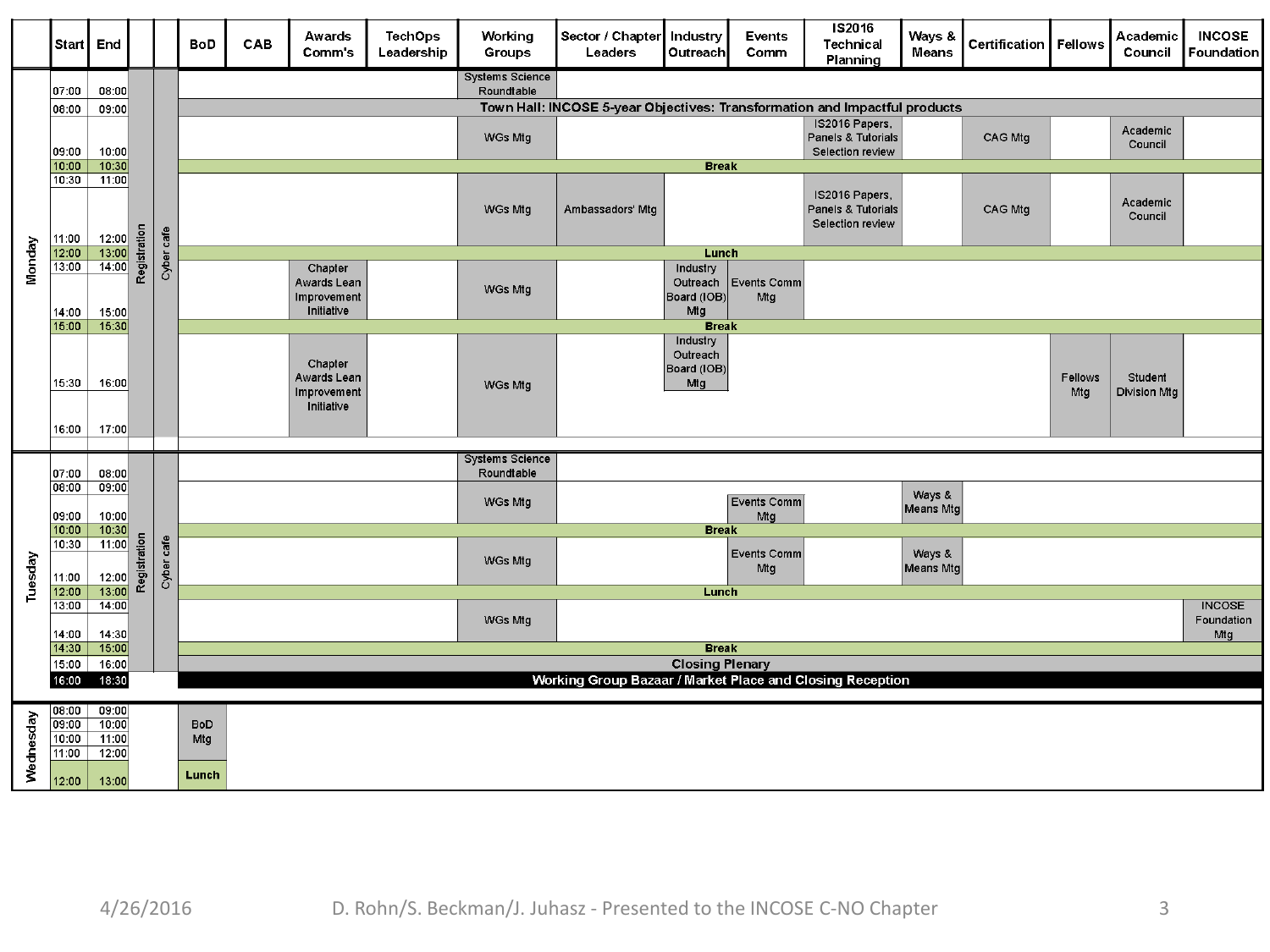(charts available in Connect)

Administrative Report – as of 12/31/2015

- 9312 full members, a slight drop, but the number of CAB limited members has increased
	- Sector I: Americas 5,149
	- Sector II: EMEA 3,472
	- Sector III: Asia-Oceania 691
	-
- 64 countries
- 69 chapters
- 70 CAB Members
	- New General Motors, PTC, MBDA (UK) Ltd
- 24 Academic Council Members
	- New Drexel University, Tsinghua University, University of Connecticut, University of Texas at Dallas

• CAB Limited 1,822 (not in above total)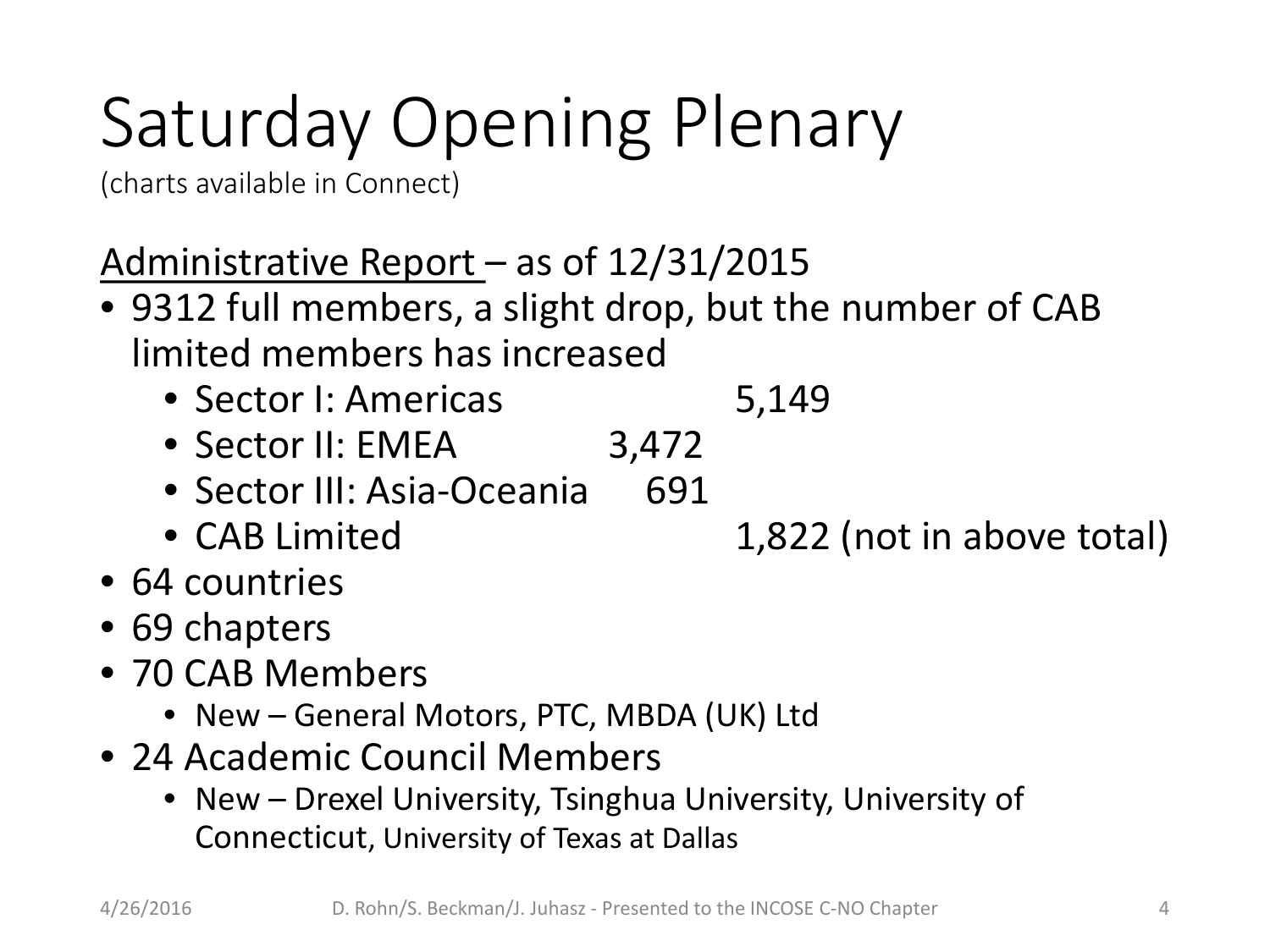(charts available in Connect)

#### Treasurer's Report

- 2015: 17% increase in surplus over plan
- Planned 2016 Income \$2.07M; Expenses \$2.17M
- 80% of income is from membership fees

#### Working Group Award Citations

- Outreach Measurement WG
- Sustained Performance Requirements WG
- Product of the Year Product Lines WG
- Achieving the Vision Standards Initiatives ISO/IEC JTC1 SC7 WG7

#### **Service Awards for Outgoing Directors**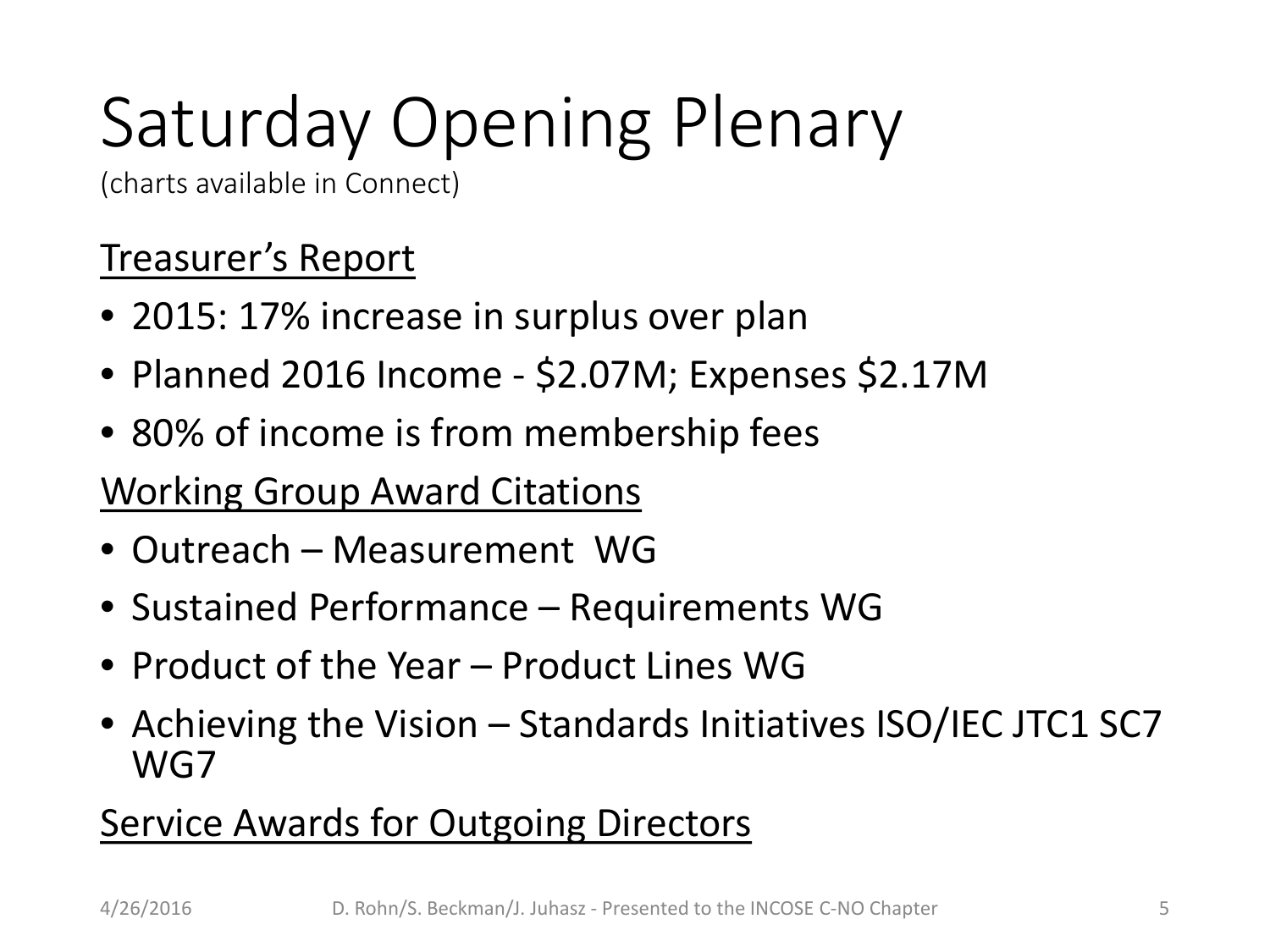(charts available in Connect)

- David Long's Final Words as President
- Installation of new Officers
	- Alan Harding, Gary Roedler, Steven Dam
- Alan Harding's President's Remarks
- **IT Remarks**

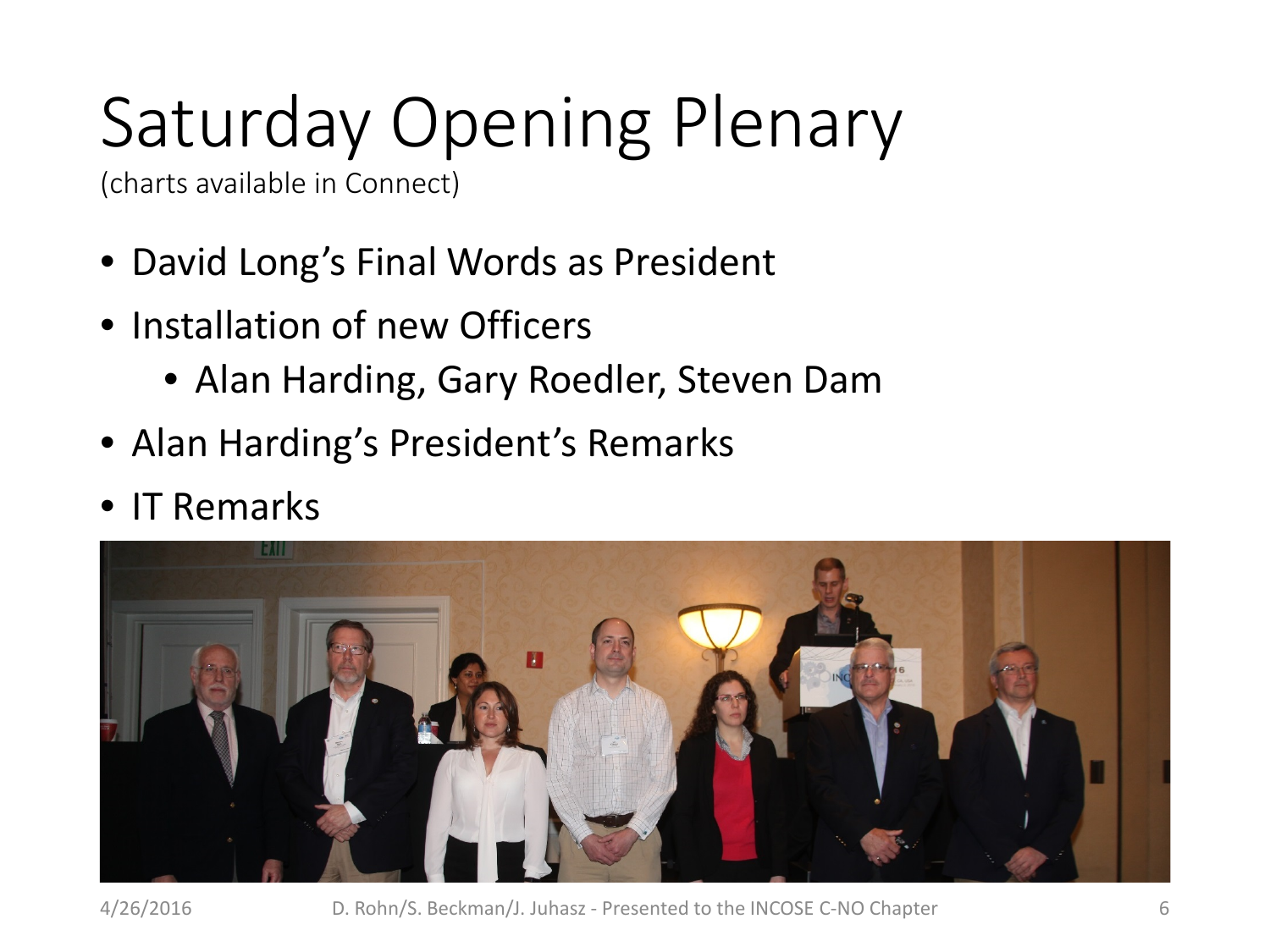(charts available in Connect)

- Tech Ops Path Forward
	- $\bullet$  44 WGs
	- MBSE activities not a separate event but are fully merged into the IW program
	- Major focus of TechOps is to accelerate the transformation of SE to model-based; and impactful products
- Certification Remarks
	- # of SEPs continue to grow, from <2200 to 2387 by the end of 2015
	- 69% in Americas Sector,
	- 27% of those in the Americas Sector are certified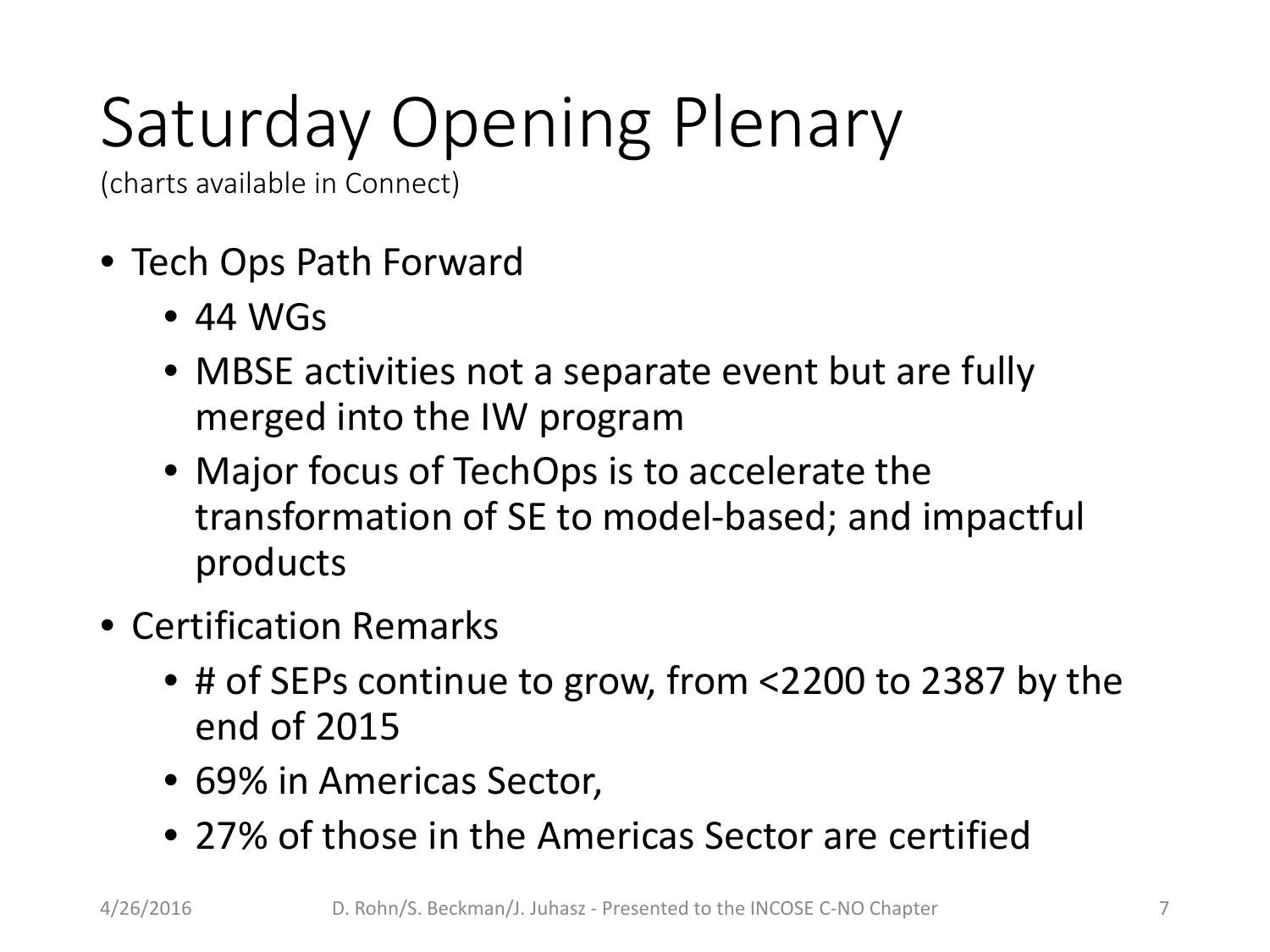## Sunday & Monday Town Halls

- BKCASE Project Update
	- GRCSE broad look update planned for 2016
	- SEBOK Sept update to incorporate MBSE, domain, and foundations info
- Tech Ops
	- Systems Engineering Transformation: Accelerating transformation to a model-based discipline
		- Some challenges data rights/IP, data exchange
	- Impactful Products
		- More products public; less jargon; more accessible to members;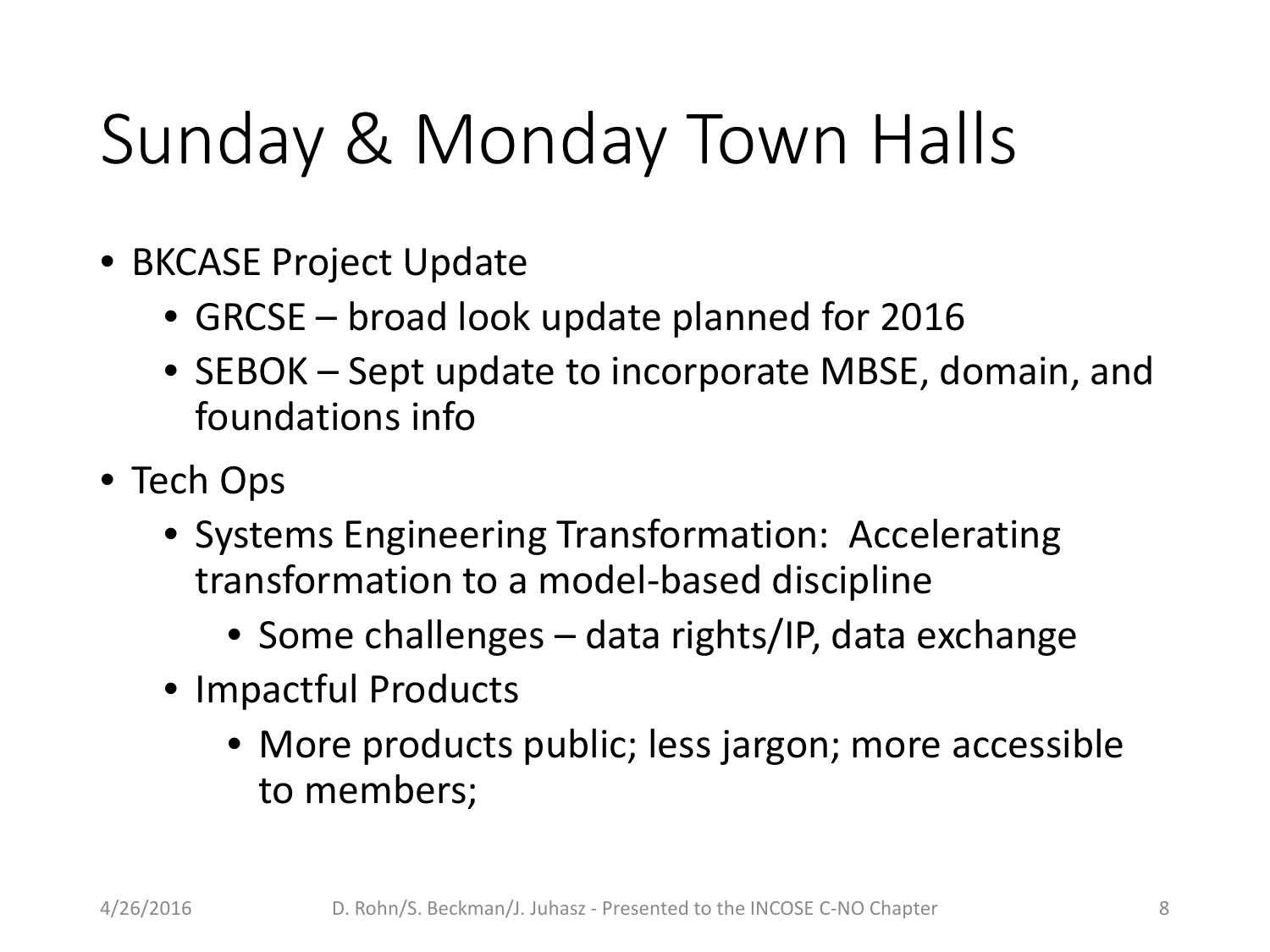# Closing Plenary and Other Notes

- 5-Year Objectives
	- Grow by doubling membership
	- Help raise systems engineering competency
		- HELIX (ATLAS Report); ILI (2nd Cohort being selected)
	- Amplify our efforts through alliances
		- ISA, Infraguard, AAMI, NAFEMS
	- Create and broker impactful products
	- Produce and support world-leading forums
	- Raise the quality of engineering education
		- GRCSE
	- Accelerate transformation of systems engineering (to model based)
- 485 IW registrants, same as 2015
- INCOSE Foundation has ~\$272k, raised ~\$10k at wine soiree; STEM K-12 Initiative planning in progress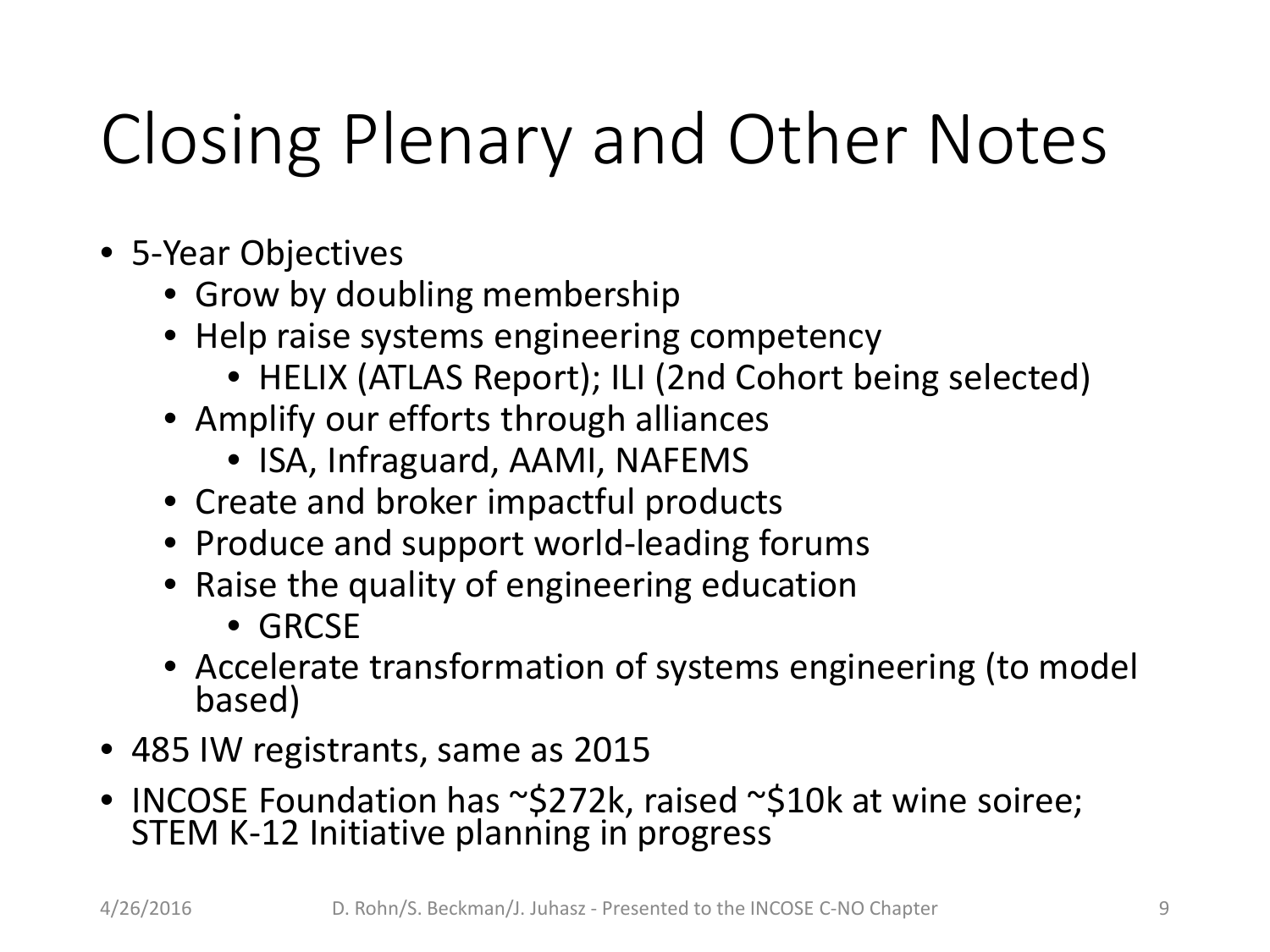## Upcoming IW & IS

- 2016 International Symposium
	- Jul 18 Jul 21
	- Edinburgh, Scotland
- 2017 International Workshop
	- Jan TBA
	- Orlando, FL
- 2017 International Symposium
	- TBA
	- Adelaide, Australia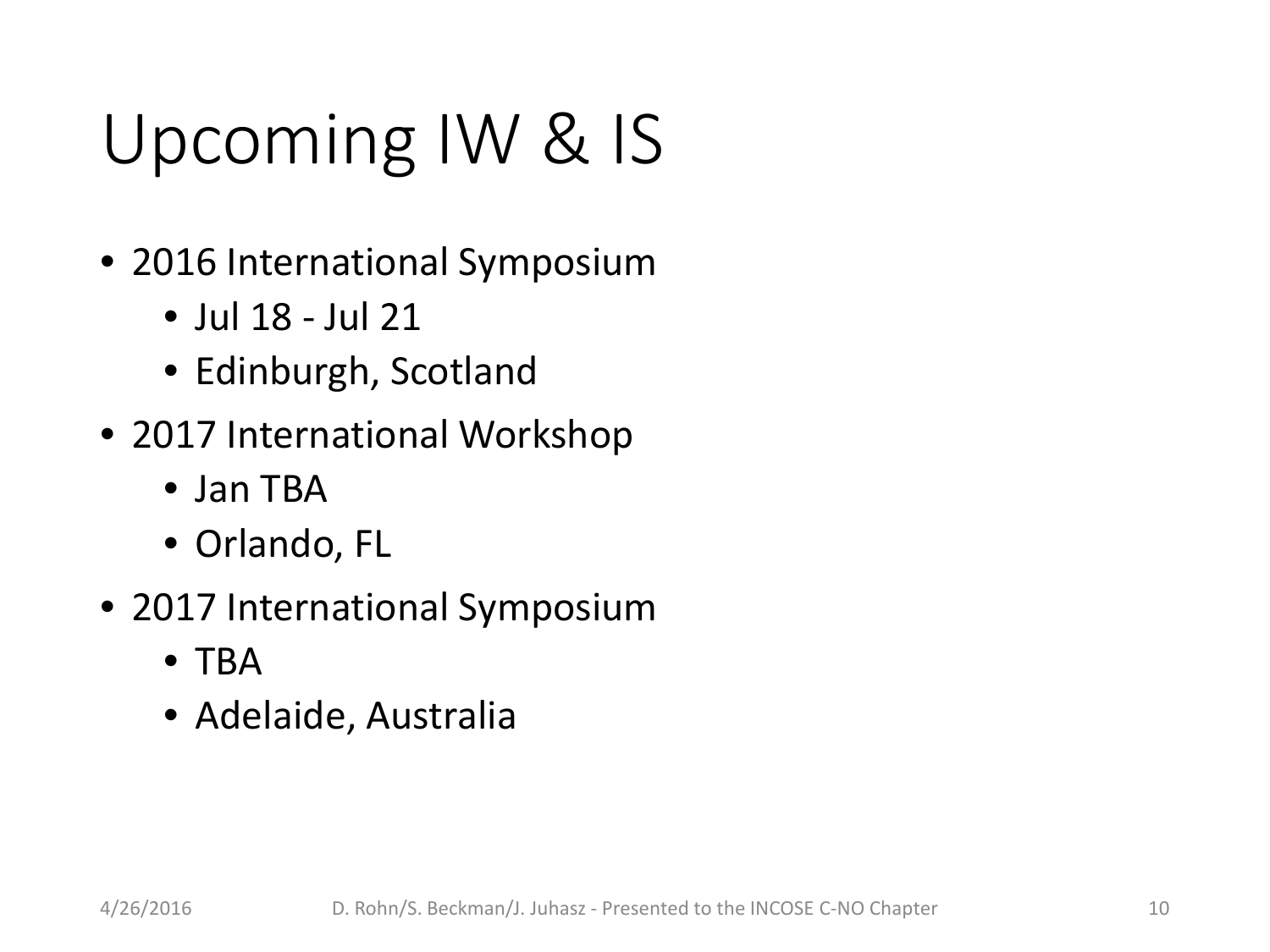# INCOSE Power & Energy Systems WG

IW 16 Summary Report 4/26/2016

4/26/2016 D. Rohn/S. Beckman/J. Juhasz - Presented to the INCOSE C-NO Chapter 11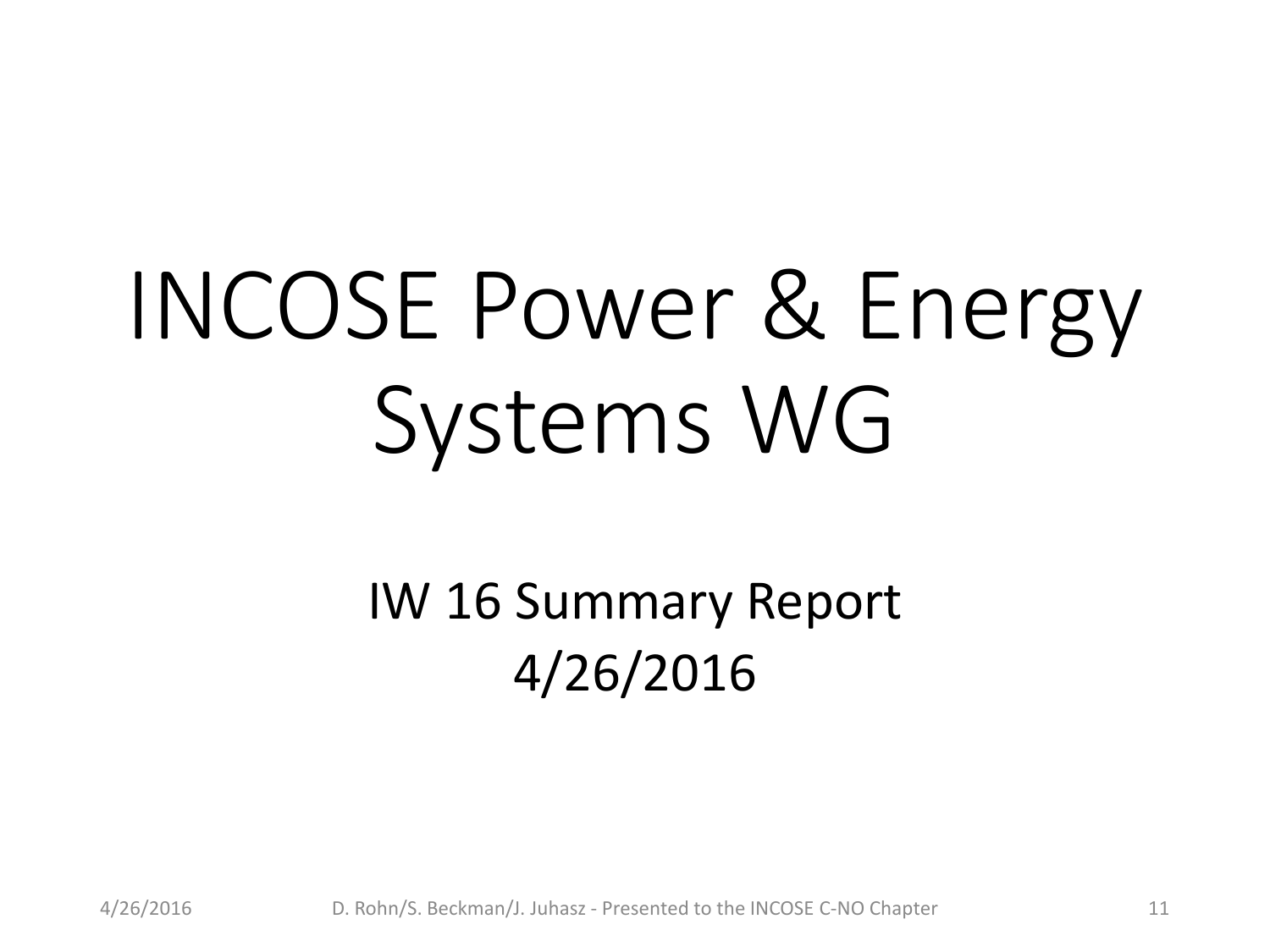# IW16 Summary: Power & Energy Systems WG

- PESWG meeting on  $1/31/16$  2/1/16
	- Approx 10 US participants ++
	- International (France, Sweden, S. Africa, Australia)
	- Held additional joint meeting with CIPR wg  $\sim$  30 people
- Briefing on PESWG background & charter
- Report on progress and activity of PESWG
	- National effort to organize wg members
	- International outreach effort sector organization
	- Cross WG collaboration
	- External collaboration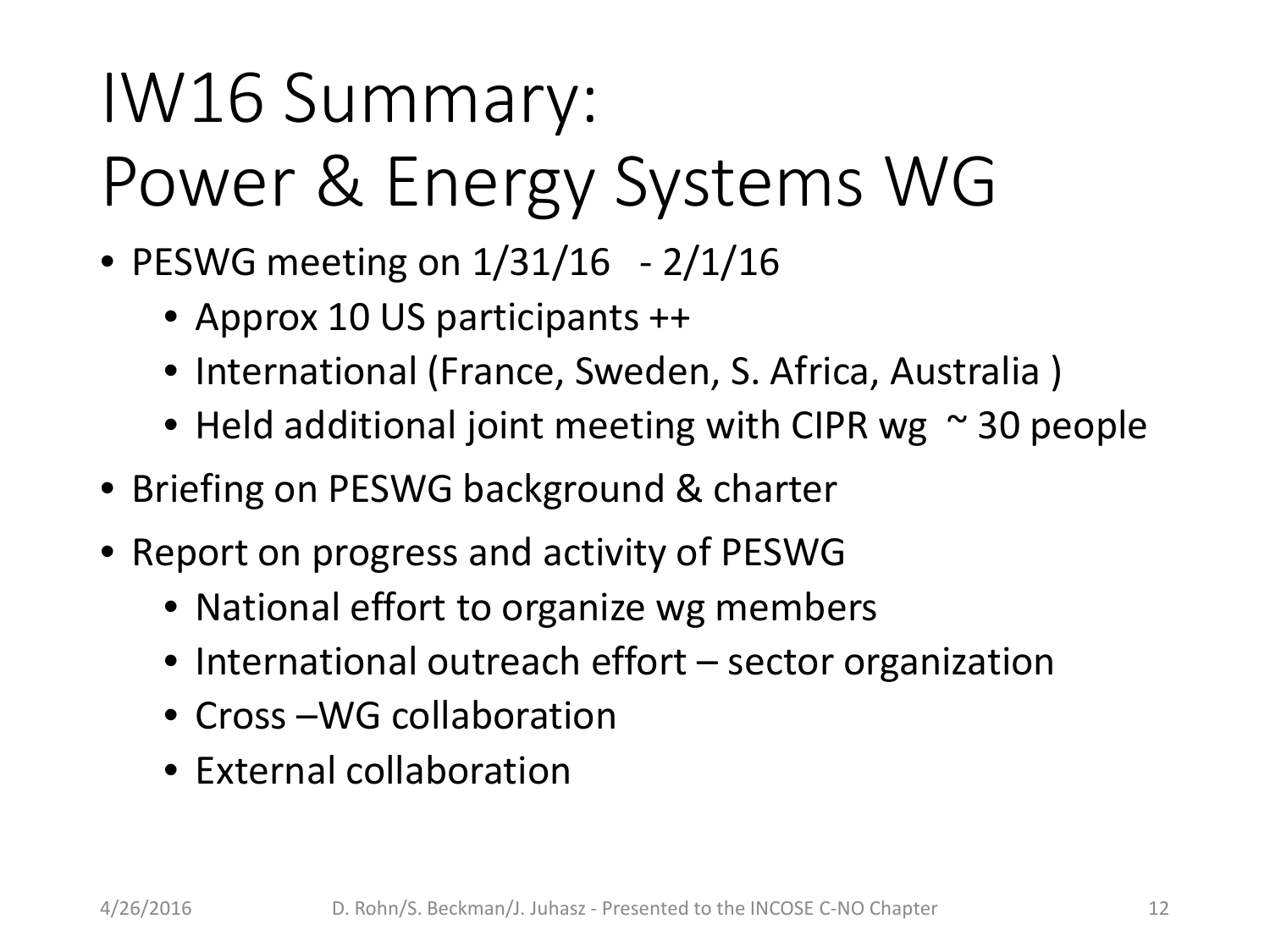## PESWG Purpose, Scope, Charter

• Purpose:

Bring holistic Systems Thinking, effective SE practice, and modern MBSE methods to decision makers in Energy Sector development and policy

- Apply full-scale SE lifecycle management to Energy Systems to deal with Risk, Vulnerabilities, Enviro-concerns, and Economics
- Implement INCOSE Vision 2025 for Energy Sector
- Scope:
	- Systems Engineering authority for Energy in Space, Water, **Terrestrial**
	- Establish a SE-BoK for Energy Sector systems (via Wiki)
	- Evolving MBSE capabilities and module library for Energy Systems configuration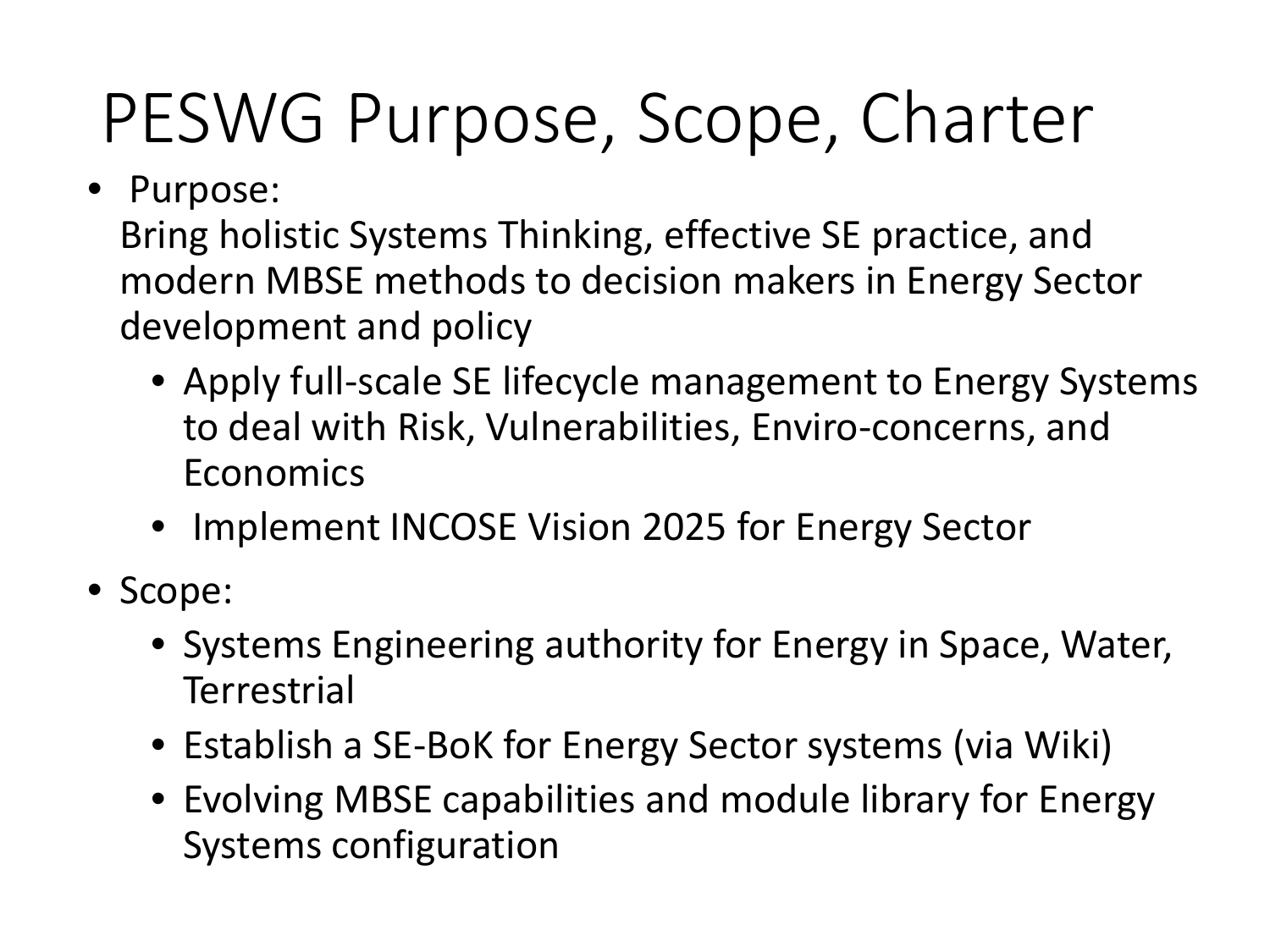### INCOSE PESWG - Accomplishments

- Organizing efforts: SE interest for PE since IW10 and IS11
- 2009 INCOSE Regional conference on Energy & Systems (a First..)
- Collaboration & Organization of SE track at ET 2013 --2016
- Partner & supporter for AIAA 2014 Power & Propulsion conference
- Good Relationship established with supporters in:
	- Industry : IBM, PTC, ViTech, Rel-First, AEP, First Energy, GE, ++
	- Govt / Institution: NASA, PUCO, SAE, IEEE, AIAA, USAF, GLEI
	- Academia: CASE Institute, CSU, Akron U, USAF Academy,
	- International: Netherlands, Germany, Italy, Australia, ….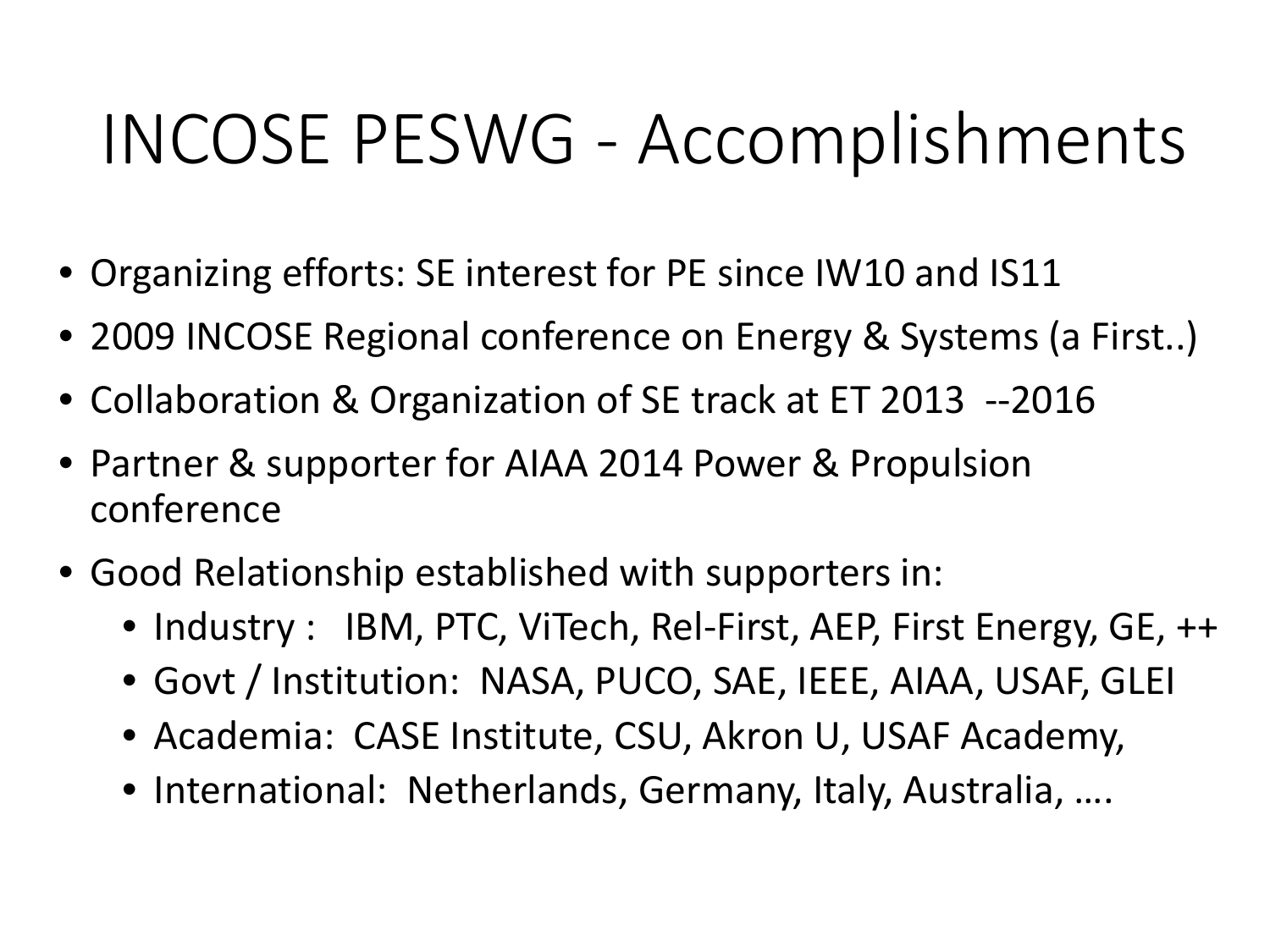### PESWG Int'l Participants / Structure

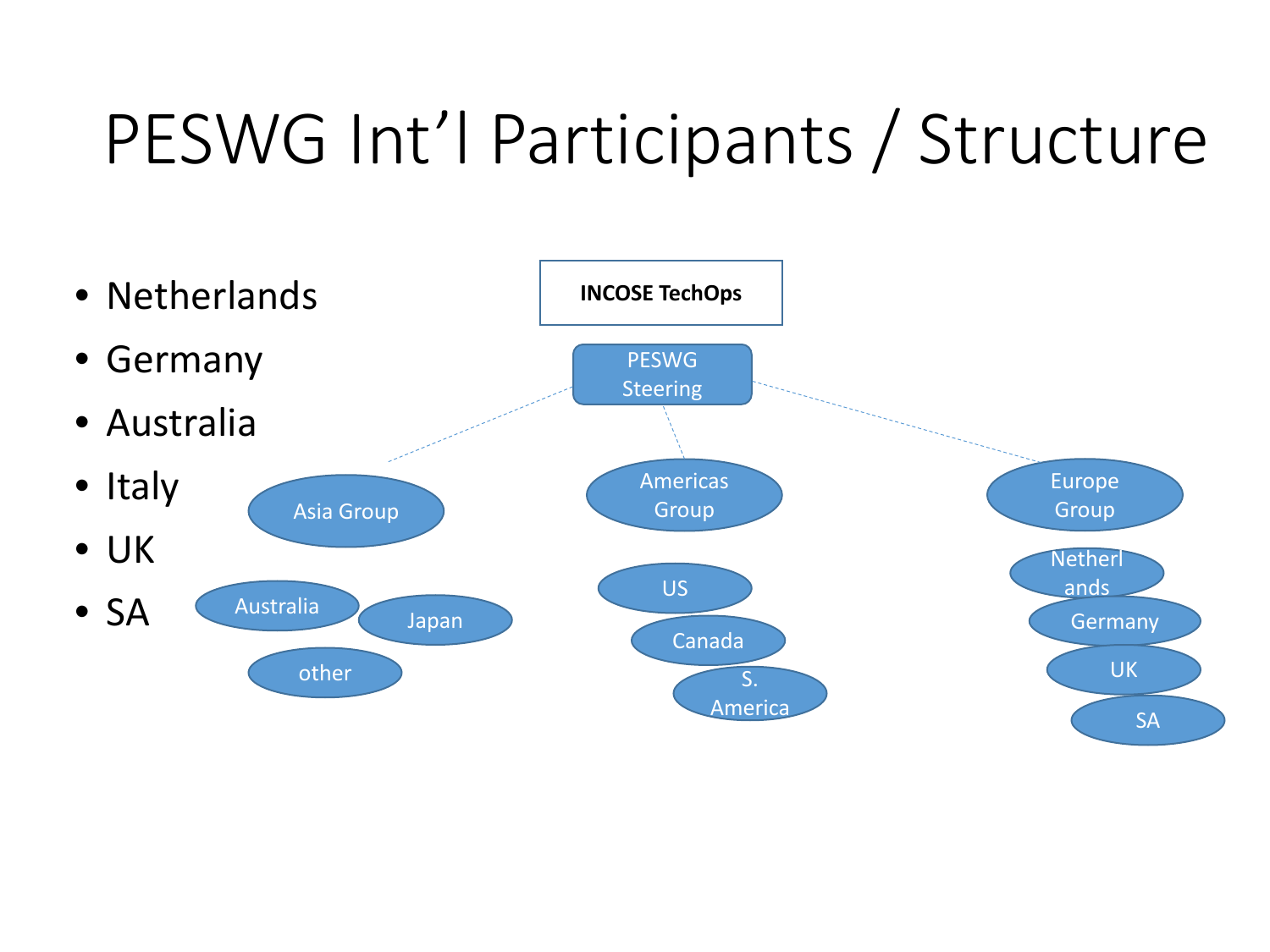#### PESWG Planned Work -- \*2016 ++

- \* GROW the PESWG membership… (IW16 + IS16 ++)
- \*2016 EnergyTech Forum & conference SE solutions for Energy
	- Plan, organize, execute conference w/ partners & sponsors
	- Use the Forum for national dialog, review of MBSE initiatives for Energy
- \*Collaborate with International partners for PESWG & CIPR-WG evolution
- \*Establish WIKI for knowledge capture of relevant power system elements, descriptions
- \*Begin constructing a National Energy System Reference Model…
- \* Continue support activities via CIPR to InfraGard & Gov. / **Industry**
- Engage Energy SE community for participation in VISION2025 discussions for Energy domain